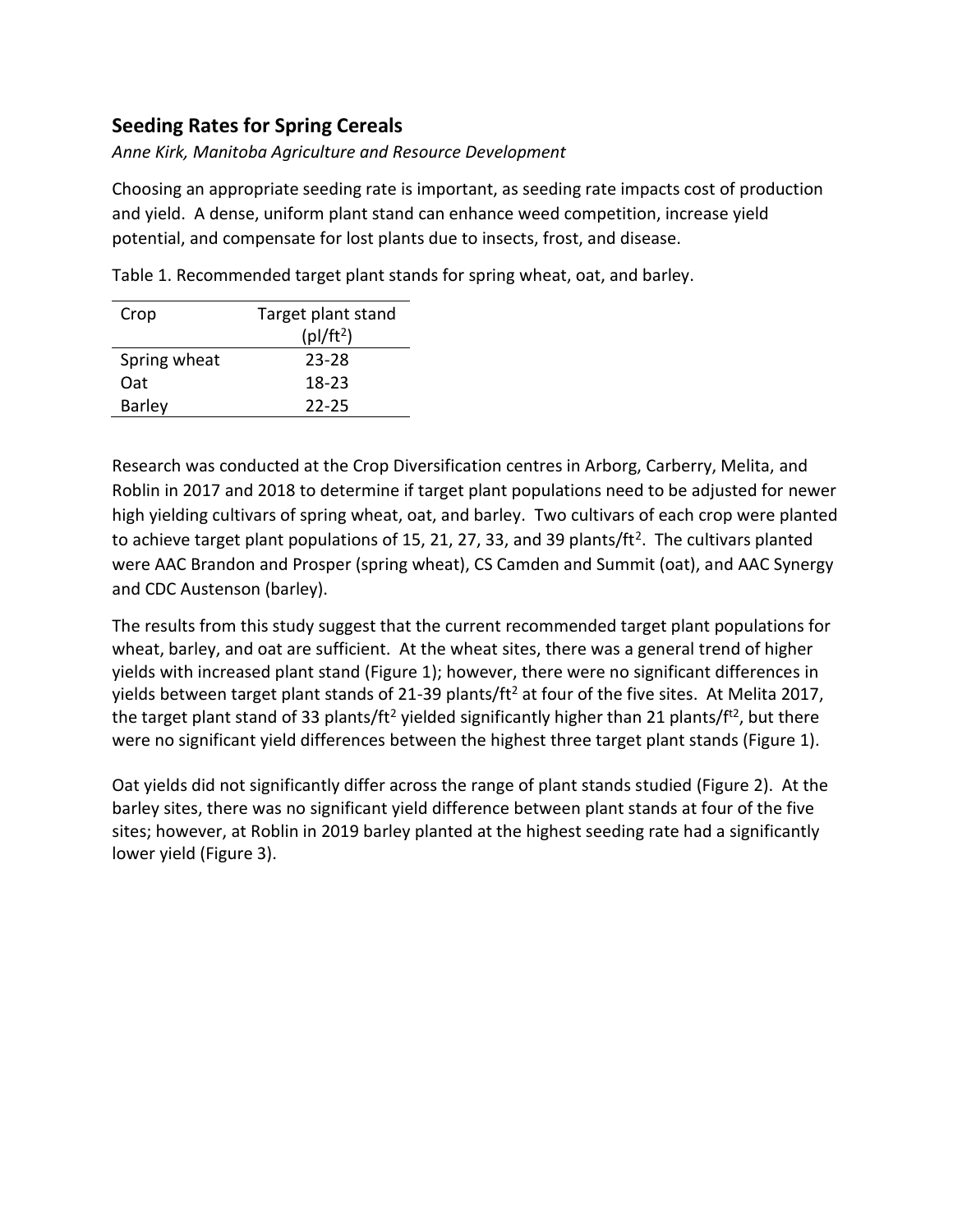

Figure 1. Yield by target plant density for spring wheat.



Figure 2. Yield by target plant density for oat.



Figure 3. Yield by target plant density for barley.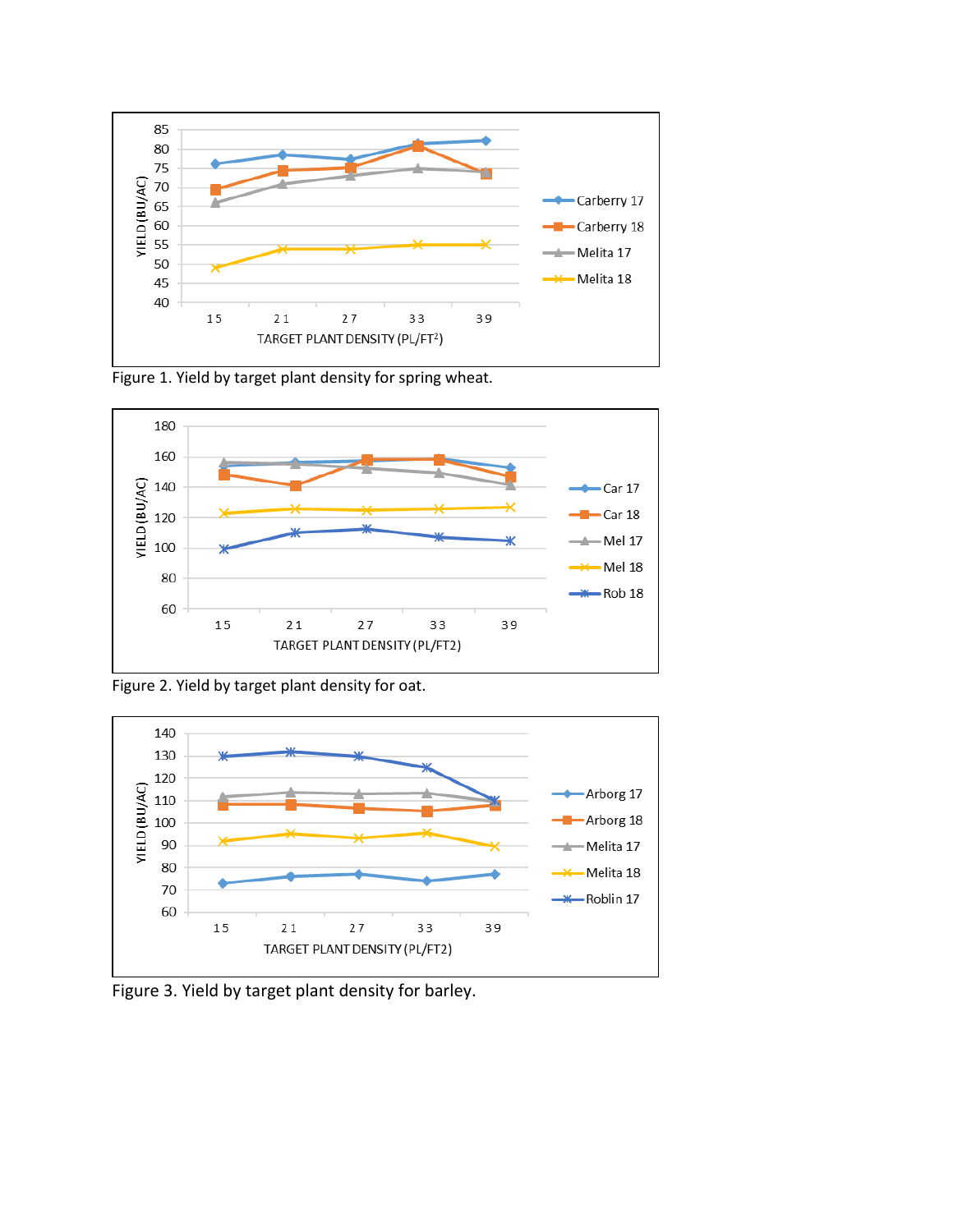Research conducted in North Dakota found that optimum seeding rates depend on the cultivar planted and the growing environment. Mehring et al. (2016) found that optimum seeding rate for spring wheat ranged from 14 to 46 plants/ft<sup>2</sup>, depending on the capacity for tillering. Varieties that tiller well require lower seeding rates than those that do not. This study also found that seeding rates could be slightly reduced in higher yielding environments (Mehring et al. 2016). Stanley (2019), found that seeding rates above 29 seeds/ft<sup>2</sup> did not increase yield, although optimum seeding rate depends on cultivar and environment.

## **Calculating Seeding Rates**

Use the formula below to calculate seeding rate. Knowing your target plant stand, the thousand kernel weight of your seed, germination and mortality rates is important to accurately calculate seeding rate in pounds/acre.

> **Seed Rate (lb/ac) = Target plant stand/ft<sup>2</sup> x 1000 kernel weight (g) Expected seedling survival\* x 10**

\*Includes percent germination and seedling mortality

Wheat seeding rate example:

Target plant stand = 28 plants/ft<sup>2</sup> 1000 kernel weight = 39 g Germination = 99% Assumed mortality = 15% Expected seedling survival =  $(.99 \times (1-.15)) = 0.8415$ 

Seed Rate (lb/ac) = 28/ft<sup>2</sup> x 39 g = 130 lb/acre 0.8415 x 10

## **How is seedling mortality determined?**

Seedling mortality is the percent of viable seed that will germinate but will not produce a plant. Seedling mortality can vary greatly, and for cereals can range from 5 – 20%. A seedling mortality rate of 5 – 10% is often assumed, but adjustments should be made depending on soil moisture and temperature, residue cover, amount of seed-placed fertilizer, seeding depth, seeding date, and disease and insect pressure.

The cereal seeding rate research conducted at the Diversification Centres found that seedling mortality increased at higher seeding rates. This result is in line with wheat seeding rate research conducted by Grant Mehring at North Dakota State University, where he found 3% mortality at the lowest seeding rate up to 21% at the highest seeding rate. This research